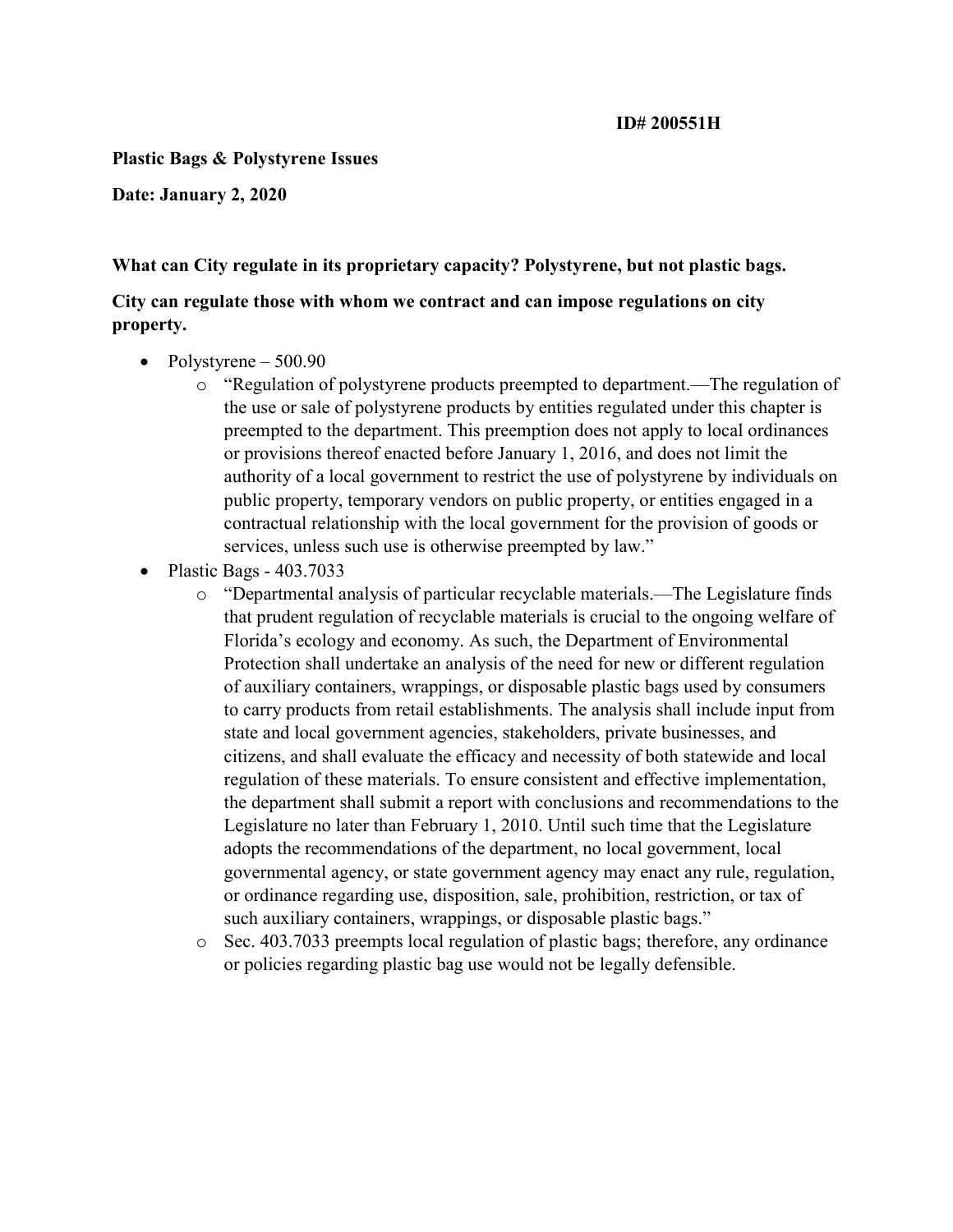Proposed Regulations for Gainesville:

- *Expanded polystyrene product* shall mean food containers, plates, bowls, cups, lids, trays, coolers, ice chests, "clamshells," and all similar articles that consist of expanded polystyrene typically used for food and beverages.
- Exemptions:
	- o Pre-packaged foods that food service providers distribute to their customers and that have been filled and sealed prior to receipt by the food service provider.
	- o Expanded polystyrene products used for the storage of raw meat, pork, poultry, fish, and seafood products by a food service provider.

# CONTRACTS

- Examples: Catering food/beverages, construction
	- o Recommendation:
		- Include ban as term of contract with contractor. Contractor and its employees may not bring polystyrene onto city property while performing work for the city.
		- Add provisions regarding contracts to Purchasing Policy, not ordinance.

# LEASES

- Examples: Volta, Downtown parking garage convenience store, Bo Diddley Plaza restaurants, Pop-a-Top at Depot Park
- Recommendation:
	- o Add ban as a voluntary amendment to current leases. Contract term that lessee may not distribute plastic bags or polystyrene should be added to new leases or renewals of current leases.
	- o Add to Real Property Policies (Resolution 100630)

# REGULATIONS ON CITY PROPERTY

### BUILDINGS

- Examples: City Hall, GRU, Thomas Center, Thelma Boltin
- City Employees
	- $\circ$  **Recommendation**: Institute a rule that city employees may not bring plastic bags/polystyrene onto city property, and make it a disciplinary offense. Add to HR Policies. Consult HR about unionized employees.
- Individuals entering city buildings
	- o Recommendation: Do not regulate individuals because it would be difficult to communicate and enforce the ban.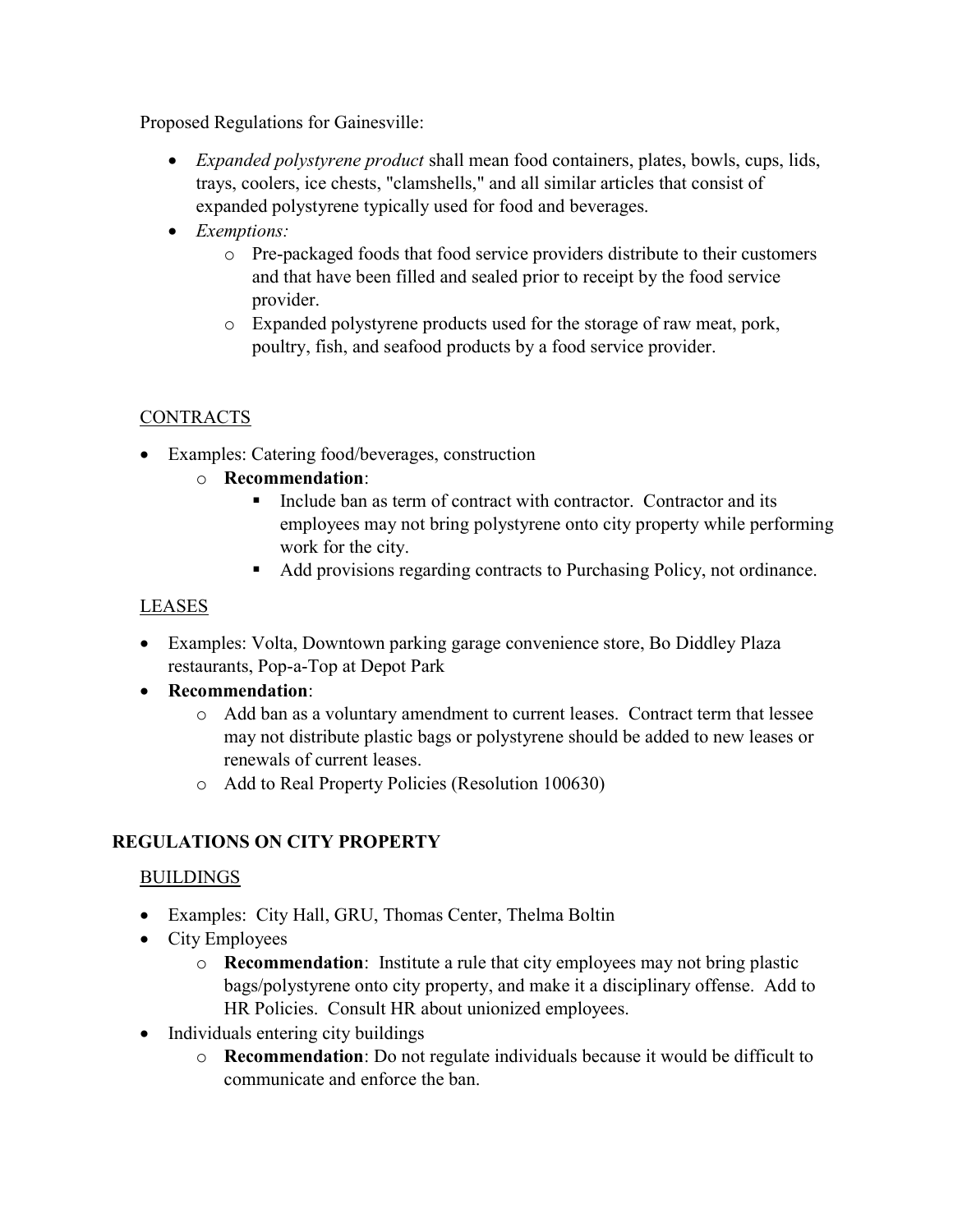## PARKS

- Examples: Depot Park, Thomas Center
- Distribution of polystyrene at events that require permits or licenses.
	- o Recommendation: Require permit/license to include ban on polystyrene as condition of the reservation of space or hosting the event.
	- o Enforcement Issues: Citations, or restrict future permits for violations?
- Individuals who bring polystyrene into park.
	- o Recommendation: We could add the polystyrene ban to list of prohibited activities in the ordinance (section 18-20) and park rules (18-17), but we could have a problem informing the public of the ban. Therefore, recommendation is that no ban be imposed against individuals bringing polystyrene into parks.

# INDIVIDUALS ON RIGHT OF WAY

- Examples: Pedestrians returning home from the grocery store, homeless people
	- o Recommendation: Do not regulate individuals because it could run afoul of the statutory preemption.

# ACTIVITIES IN RIGHT OF WAY

- Examples:
	- o Spring Arts Festival. 19-1
	- o Downtown Arts Festival. 19-3
	- o Bo Diddley Plaza. 19-2
	- o Farmers Market. 30-5.11
	- o Food trucks. 30-5.35
	- o Vending Booth Permits. 19-92, 19-93…
	- o Food distribution center for the needy. 30-5.12
	- o Parades and Assemblies on Streets. 26-189
- Recommendation:
	- o Add ban as condition of permit, approval to become a vendor, or use the city property for the purposes listed above.
	- o Amend ordinances.
	- o Enforcement: Upon warning, must stop use. If vendor fails to cease activity, may not apply for a permit for XX months.
- Licenses for Sidewalk Cafes. 30-5.44
	- o Recommendation: Do not impose ban on licensees of sidewalk cafes because the ban could only apply to the outdoor portion of a restaurant. It would be futile to ban polystyrene on only the outdoor space of the restaurant, but not the indoor space because the restaurant could distribute the take-out food inside.